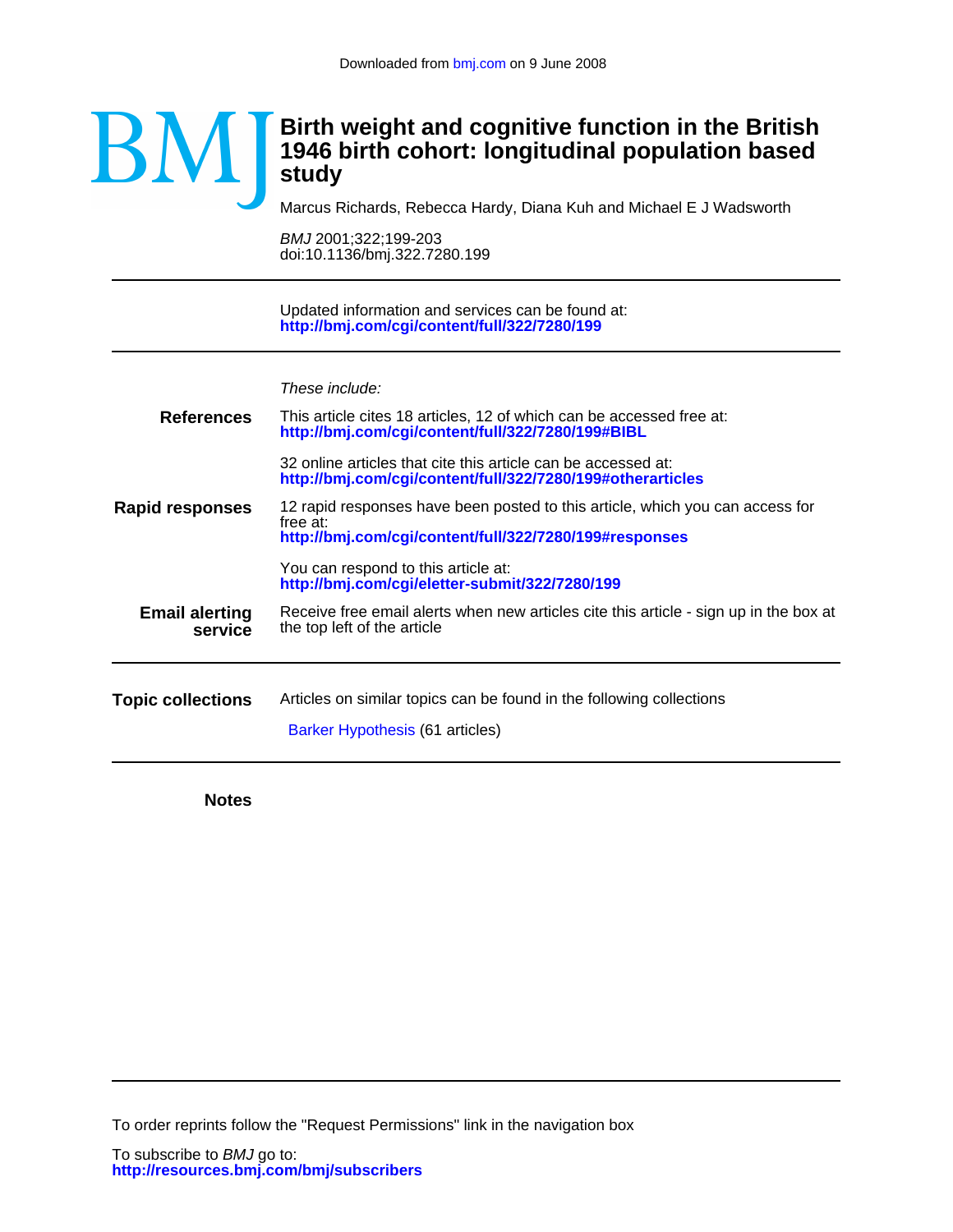- 1 Cates W, Wasserheit JN. Genital chlamydial infections: epidemiology and reproductive sequelae. *Am J Obstet Gynecol* 1991;164:1771-81.
- 2 Centers for Disease Control. Chlamydia trachomatis genital infections— United States 1995. *JAMA* 1997;277: 952-3.
- 3 Scholes D, Stergachis A, Heidrich FE, Andrilla H, Holmes KK, Stamm WE. Prevention of pelvic inflammatory diseases by screening for cervical chlamydial infection. *N Engl J Med* 1996;334:1352-66.
- 4 Chief Medical Officer. *Main report of the CMO's expert advisory group on Chlamydia trachomatis.* London: Department of Health, 1998.
- 5 Ainslie DC. AIDS, sexual ethics and the duty to warn. *Hastings Center Report* 1999;29:26-35. 6 Black N. Why we need qualitative research. *J Epidemiol Community Health*
- 1994;48:425-6. 7 Buston K, Parry-Jones W, Livingston M, Bogan A, Wood S. Qualitative
- research. *Br J Psychiatry* 1998;172:197-9. 8 Smith JA. Beyond the divide between cognition and discourse: using
- interpretative phenomenological analysis in health psychology. *Psychol Health* 1996;11:261-71.
- 9 Flowers P, Smith JA, Sheeran P, Beail N. Health and romance: understanding unprotected sex in relationships between gay men. *Br J Health Psychology* 1997;1:73-86.
- 10 SIGN. *Management of genital Chlamydia trachomatis infection: a national clinical guideline.* Scottish Intercollegiate Guidelines Network: Edinburgh,
- 2000. 11 Holgate HS, Longman C. Some people's psychological experiences of attending a sexual health clinic and having a sexually transmitted infection. *J R Soc Health* 1998;118:94-6.
- 12 Redfern N, Hutchinson S. Women's experiences of repetitively contract-ing sexually transmitted diseases. *Health Care for Women Int* 1994;15:423- 33.
- 13 Kellock DJ, Piercy H, Rogstad KF. Knowledge of Chlamydia trachomatis infection in genitourinary medicine clinic attenders. *Sex Trans Inf* 1999;75:36-40.
- 14 Santer M, Wyke S, Warner P. *Screening women for chlamydia infection in gen-eral practice using urine testing.* Edinburgh: Chief Scientist Office, 2000. *(Accepted 28 September 2000)*

# **Birth weight and cognitive function in the British 1946 birth cohort: longitudinal population based study**

Marcus Richards, Rebecca Hardy, Diana Kuh, Michael E J Wadsworth

## **Abstract**

**Objective** To examine the association between birth weight and cognitive function in the normal population.

**Design** A longitudinal, population based, birth cohort study.

**Participants** 3900 males and females born in 1946. **Main outcome measures** Cognitive function from childhood to middle life (measured at ages 8, 11, 15, 26, and 43 years).

**Results** Birth weight was significantly and positively associated with cognitive ability at age 8 (with an estimated standard deviation score of 0.44 (95% confidence interval 0.28 to 0.59)) between the lowest and highest birthweight categories after sex, father's social class, mother's education, and birth order were controlled for. This association was evident across the normal birthweight range  $($  > 2.5 kg) and so was not accounted for exclusively by low birth weight. The association was also observed at ages 11, 15, and 26, and weakly at age 43, although these associations were dependent on the association at age 8. Birth weight was also associated with education, with those of higher birth weight more likely to have achieved higher qualifications, and this effect was accounted for partly by cognitive function at age 8. **Conclusions** Birth weight was associated with cognitive ability at age 8 in the general population, and in the normal birthweight range. The effect at this age largely explains associations between birth weight and cognitive function at subsequent ages. Similarly, the association between birth weight and education was accounted for partly by earlier cognitive scores.

## **Introduction**

Small size at birth is associated with a range of adverse health outcomes,<sup>1</sup> including poor cognitive development, $2$  an effect that is largely unconfounded by features of the family environment, such as socioeconomic status and birth order. Although most cognitive

studies focus on clinically low birthweight groups, confirmation of this association across the full birthweight range in the normal population is of particular interest, since this would imply that explanatory factors are similarly distributed in the general population. One early such population based study found that verbal reasoning scores at age 11 increased with increasing birth weight.<sup>3</sup> This association was also detected in early adulthood,<sup>4</sup> although not in later life.<sup>5</sup>

We examined the association between birth weight and cognitive function in the normal population using data from the British 1946 birth cohort. A particular advantage of this cohort is the use of repeated cognitive assessments throughout life, beginning at age 8 years and extending to age 43, thus allowing the investigation of relative change in cognitive function according to birth weight. To investigate an outcome with specific functional consequences, we also examined the association between birth weight and educational attainment.

## **Methods**

#### **The 1946 birth cohort**

Participants were drawn from the Medical Research Council's national survey of health and development, a birth cohort study stratified by social class and initially consisting of 5362 people selected from all births that occurred in England, Scotland, and Wales during one week in March 1946.<sup>6</sup> Information about sociodemographic factors and medical, cognitive, and psychological function has been obtained at intervals by interview and examination—most recently in 1989 at age 43, when the sample size was 3262; the sample is regarded as representative of the UK population born legitimately and singly in the years immediately after the second world war.7

#### **Cognitive measures and educational attainment**

Various cognitive measures were used.<sup>8 9</sup> Children were tested at age 8 on reading comprehension, word pronunciation, vocabulary, and non-verbal reasoning;

MRC National Survey of Health and Development, University College London, London WC1E 6BT Marcus Richards *MRC scientist* Rebecca Hardy *MRC scientist* Diana Kuh *MRC senior scientist* Michael E J Wadsworth *director*

Correspondence to: M Richards, MRC National Survey of Health and Development, University College London, Department of Epidemiology and Public Health, London WC1E 6BT m.richards@ucl. ac.uk

*BMJ* 2001;322:199–203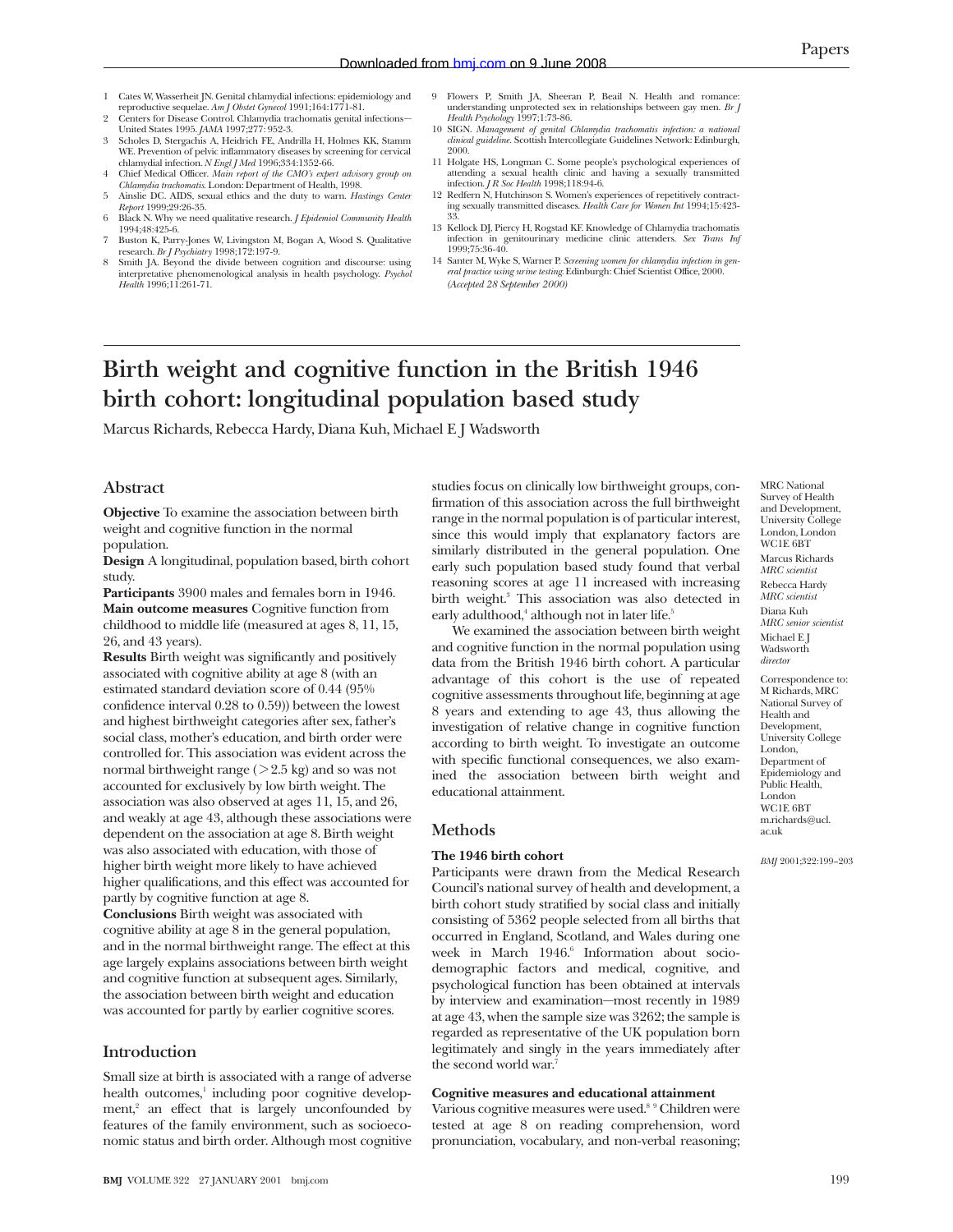| <b>Table 1</b> Mean differences (95% confidence intervals) in standardised cognitive score by birthweight group compared with middle          |
|-----------------------------------------------------------------------------------------------------------------------------------------------|
| birthweight group (3.01-3.50 kg) for all cognitive tests and results of statistical tests for heterogeneity across categories of birth weight |

|                          | Birth weight (kg)              |                                |                            |                                | P value (and for<br>normal birth |
|--------------------------|--------------------------------|--------------------------------|----------------------------|--------------------------------|----------------------------------|
|                          |                                |                                |                            |                                |                                  |
| Test age (years)         | $Low (0-2.50)$                 | $2.51 - 3.00$                  | $3.51 - 4.00$              | $4.01 - 5.00$                  | weight)                          |
| $8(n=3773)$              | $-0.27$ ( $-0.42$ to $-0.11$ ) | $-0.06$ ( $-0.16$ to 0.03)     | $0.13$ (0.05 to 0.21)      | $0.03$ (-0.08 to 0.14)         | $<0.001$ $(<0.001$ )             |
| 11 $(n=3618)$            | $-0.23$ ( $-0.39$ to $-0.06$ ) | $-0.09$ ( $-0.18$ to 0.01)     | $0.08$ (0.00 to 0.15)      | $-0.08$ ( $-0.19$ to 0.03)     | $<0.001$ (0.003)                 |
| $15$ (n=3553)            | $-0.29$ ( $-0.46$ to $-0.13$ ) | $-0.11$ ( $-0.20$ to $-0.01$ ) | $0.06$ (-0.02 to 0.14)     | $-0.05$ ( $-0.16$ to 0.06)     | $<0.001$ (0.008)                 |
| $26$ (n= $3115$ )        | $-0.33$ ( $-0.51$ to $-0.16$ ) | $-0.08$ ( $-0.19$ to 0.02)     | $0.03$ (-0.06 to 0.11)     | $-0.08$ ( $-0.20$ to 0.05)     | 0.001(0.124)                     |
| 43:                      |                                |                                |                            |                                |                                  |
| Verbal memory (n=2522)   | $-0.17$ ( $-0.37$ to 0.02)     | $-0.08$ ( $-0.20$ to 0.03)     | $-0.07$ ( $-0.17$ to 0.02) | $-0.17$ ( $-0.31$ to $-0.04$ ) | 0.079(0.076)                     |
| Search accuracy (n=2575) | $-0.10$ ( $-0.29$ to 0.09)     | $-0.03$ ( $-0.15$ to 0.08)     | $-0.01$ ( $-0.09$ to 0.09) | $0.02$ (-0.11 to 0.16)         | 0.799(0.901)                     |
| Search speed (n=2574)    | $-0.03$ ( $-0.22$ to 0.16)     | $-0.05$ ( $-0.17$ to 0.06)     | $-0.05$ ( $-0.14$ to 0.04) | $-0.07$ ( $-0.21$ to 0.07)     | 0.776(0.620)                     |

at age 11 on verbal and non-verbal intelligence, arithmetic, word pronunciation, and vocabulary; and at age 15 on verbal and non-verbal intelligence (the AH4 test), reading comprehension, and mathematics. As adults they were tested at age 26 on reading comprehension and at age 43 on verbal memory (word list learning), timed letter search (speed and accuracy).10 All scores for participants with a valid score for each test were standardised to give a mean of 0 and a standard deviation of 1. Global scores representing overall cognitive function at ages 8, 11, 15, and 26 were obtained by setting the standard deviation of the distribution of the sum of these scores to one. Test scores at age 43 were kept separate. The highest educational or training qualification achieved by age 26 was classified either as ordinary secondary qualifications (O levels and their training equivalents) or less, or as advanced secondary education (A levels and their equivalents) or degree level or equivalent.

#### **Statistical methods**

Birth weight was split into five categories  $\zeta$  < 2.51 kg, 2.51-3.00 kg, 3.01-3.50 kg, 3.51-4.00 kg, and 4.01- 5.00 kg). The association between birth weight and cognitive function at age 8 was investigated with regression models, with adjustment for sex, father's social class, mother's education, birth order, and mother's age. The relation between birthweight category and cognitive score was tested for linearity. To test whether change in cognitive function differed across the birthweight categories, each cognitive score (from age 11 to age 43) in this adjusted model was further adjusted for the score at the previous age (conditional model for change). All tests of association between birth weight and cognitive function were also carried out on the groups with normal birth weight (that is,  $> 2.51$  kg) to check that any statistically significant effect was not driven by the lowest birthweight category.

The effect of birth weight on education was assessed by logistic regression, with adjustment for the same confounders as for the cognitive function models.

## **Results**

#### **Missing data**

Seven hundred and sixty two cohort members had not undergone cognitive testing at any age; 21 of these had missing information on birth weight. Of the 4600 cohort members with at least one recorded cognitive

test score, 3900 (85%) had complete information on birth weight and confounders and could therefore be included in the analyses. Those with missing information had lower mean cognitive scores at ages 8  $(P = 0.09)$ , 11  $(P = 0.02)$ , 15  $(P = 0.05)$ , and 26  $(P = 0.1)$ , but not at age 43 ( $P > 0.1$  for all tests), compared with others. Among the 3900 included in at least one model, those with a missing cognitive score at any age were more likely to have a missing score at subsequent ages. Furthermore, a lower test score at one age was associated with a greater likelihood of a missing score at the following age.

#### **Birth weight and cognitive function**

Regression coefficients for the effect of birth weight grouped into five categories on cognitive scores indicated increasing mean cognitive function with increasing birth weight for the first four birthweight categories, followed by a decrease in cognitive score at the highest birthweight category at ages 8, 11, 15, and 26 (table 1). At ages 8, 11, and 15 the significant association was still apparent across the four normal birthweight categories ( $P < 0.01$  in all cases), but the association with cognitive function at age 26 was due largely to the difference in mean score between those of low birth weight and those of normal birth weight (table 1). At age 43, birth weight had no significant effect on any of the test scores (table 1).

Adjustment for sex, father's social class, mother's education, birth order, and mother's age strengthened the association between birth weight and cognitive function and made the effect consistent with a linear trend for test scores at ages 8 to 26 (table 2). These trends remained significant  $(P < 0.001)$  when analyses were restricted to the four normal birthweight categories. At age 43 the evidence of a gradient was weak (table 3). An effect was seen for both verbal memory and search accuracy, but this was due partly to those with low birth weight having lower mean scores than those with normal birth weight. Adjustment for birth order in these models had the effect of increasing the coefficient of those with the highest birth weight, as birth order was related positively to birth weight but negatively to cognitive function.

A positive linear association (P < 0.001) existed between birthweight category and cognitive score at age 8, with an estimated standard deviation score of 0.44 (95% confidence interval 0.28 to 0.59) between the lowest and highest birthweight groups (table 2). Results of the conditional regression models showed that change in cognitive ability between every pair of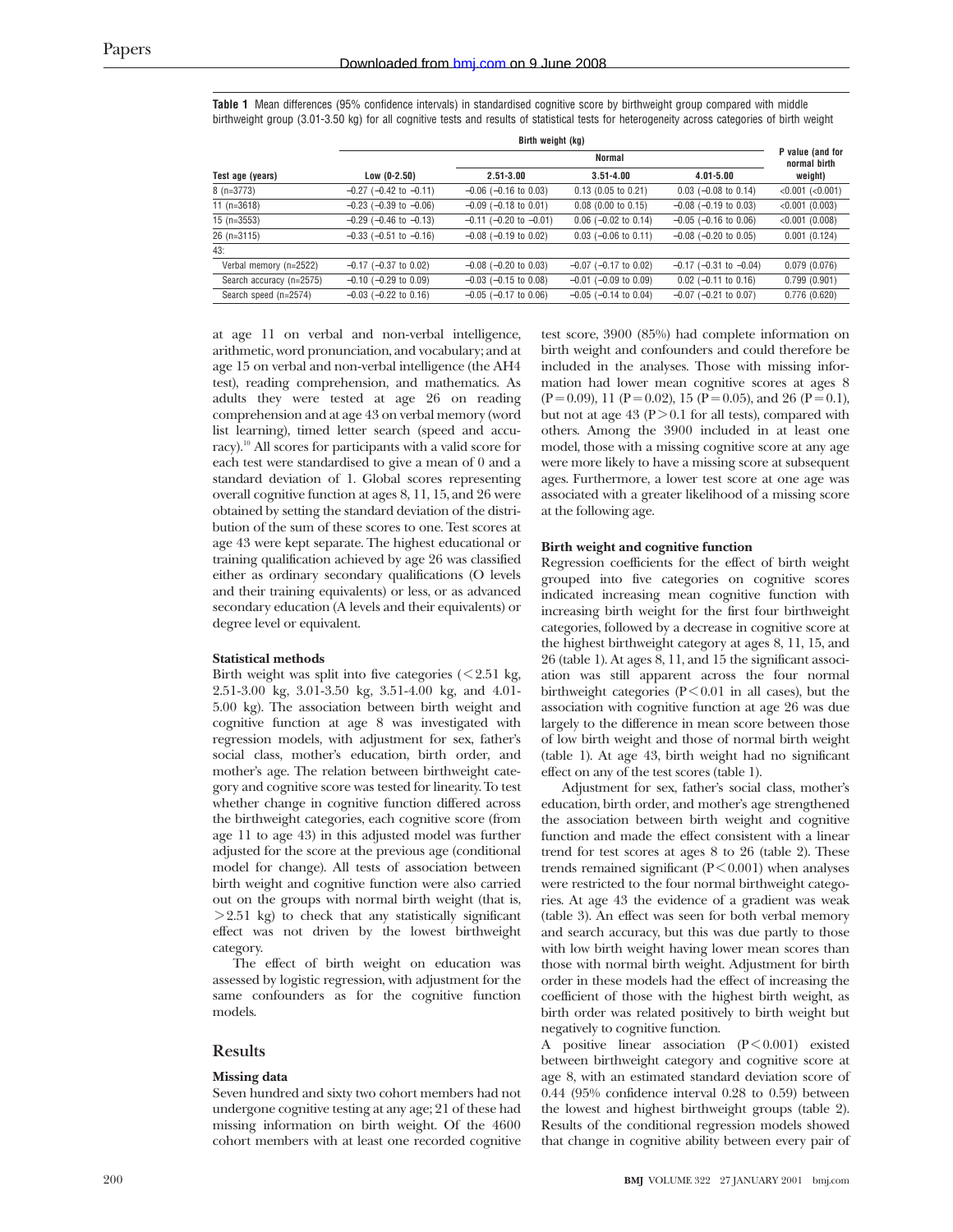ages was not substantially different between birthweight groups after adjustment for the cognitive test score for the previous age (tables 2 and 3). Thus the effect of birth weight on test scores at ages 11, 15, and 26 was accounted for largely by its effect earlier in life.

### **Birth weight and educational attainment**

Logistic regression showed a significant effect of birth weight on education, with increasing birth weight being associated with higher educational attainment (odds ratio for an increase in birthweight category = 1.12; 95% confidence interval 1.04 to 1.20). As with the cognitive tests, this effect became stronger on addition of the family and social background confounders (1.16; 1.07 to 1.26) and was also observed across the normal birthweight range. The effect was substantially attenuated after the cognitive score at age 8 was added to the model.

## **Discussion**

In a large UK birth cohort, we found that that birth weight was associated with cognitive ability through childhood and early adulthood in the normal population, although the effect was less marked in midlife. Birth weight was significantly associated with cognitive function at age 8 years, with cognitive scores increasing across the four lowest birthweight categories, then declining at the highest birthweight category. Adjustment for sex, father's social class, mother's education, mother's age, and birth order strengthened this overall association, and the trend became more linear through raising the coefficient for the highest birthweight category. These results are broadly compatible with those of Record et al<sup>3</sup> and support their suggestion that birth weight is related to cognitive performance independently of social background. Importantly, this association was observed within the normal birthweight range (that is,  $> 2.5$  kg) at ages 8, 11, and 15, suggesting that the significant results are not just accounted for by low birth weight in the normal population. Birth weight was also related to educational attainment at these ages, an association previously reported in 17 year olds born small for gestational  $age<sup>11</sup>$ , thus providing evidence that the association between birth weight and cognition has functional implications.

The association between birth weight and cognitive function was maintained across adolescence (ages 11 and 15) and early adulthood (age 26), the latter confirming the results of Sorensen et al.<sup>4</sup> Conditional regression modelling showed, however, that cognitive growth between ages 8 and 26 was similar across all birthweight groups. Thus, although the influence of birth weight on cognitive function was maintained into adulthood, this influence was largely driven by the effect of birth weight on cognition at age 8.

The evidence of a gradient with birth weight was much weaker at age 43, although the shift in the nature of the tests—namely, from the psychometric attainment tests used earlier to the test of memory—means that the results should be interpreted with caution. Martyn et al found no association between birth weight and IQ in midlife to later life.<sup>5</sup> Adult environmental influences, particularly educational and occupational attainment, may overshadow perinatal factors by middle life.

**Table 2** Mean differences (95% confidence intervals) in standardised cognitive score for each birthweight category compared with middle birthweight category for tests at ages 8, 11, 15, and 26 years

|                        | No (%) of    |                                | <b>Conditional on previous</b> |          |
|------------------------|--------------|--------------------------------|--------------------------------|----------|
| Birth weight (kg)      | participants | Adjusted*                      | test scoret                    | P value# |
| Age 8 years (n=3773):  |              |                                |                                |          |
| $0 - 2.50$             | 174(4.6)     | $-0.25$ ( $-0.40$ to $-0.12$ ) |                                | < 0.001  |
| $2.51 - 3.00$          | 618 (16.4)   | $-0.06$ ( $-0.15$ to 0.02)     |                                |          |
| $3.01 - 3.50$          | 1319 (35.0)  | 0                              |                                |          |
| $3.51 - 4.00$          | 1242 (32.9)  | $0.16$ (0.09 to 0.23)          |                                |          |
| $4.01 - 5.00$          | 420 (11.1)   | 0.18 (0.08 to 0.28)            |                                |          |
| Age 11 years (n=3527): |              |                                |                                |          |
| $0 - 2.50$             | 155 (4.4)    | $-0.21$ ( $-0.36$ to $-0.07$ ) | $-0.02$ ( $-0.12$ to 0.07)     | 0.51     |
| $2.51 - 3.00$          | 586 (16.6)   | $-0.09$ ( $-0.17$ to 0.00)     | $-0.04$ ( $-0.09$ to 0.02)     |          |
| $3.01 - 3.50$          | 1233 (35.0)  | $\mathbf{0}$                   | 0                              |          |
| $3.51 - 4.00$          | 1159 (32.9)  | $0.11$ (0.04 to 0.18)          | $-0.01$ ( $-0.05$ to 0.04)     |          |
| $4.01 - 5.00$          | 394 (11.2)   | $0.08$ (-0.02 to 0.18)         | $-0.04$ ( $-0.11$ to 0.02)     |          |
| Age 15 years (n=3383): |              |                                |                                |          |
| $0 - 2.50$             | 151(4.5)     | $-0.24$ ( $-0.39$ to $-0.10$ ) | $-0.06$ ( $-0.14$ to 0.02)     | 0.14     |
| $2.51 - 3.00$          | 564 (16.7)   | $-0.12$ ( $-0.20$ to $-0.03$ ) | $-0.04$ ( $-0.09$ to 0.00)     |          |
| $3.01 - 3.50$          | 1174 (34.7)  | $\mathbf{0}$                   | $\theta$                       |          |
| $3.51 - 4.00$          | 1117 (33.0)  | $0.06$ (-0.01 to 0.13)         | $-0.03$ ( $-0.07$ to 0.00)     |          |
| $4.01 - 5.00$          | 377(11.1)    | $0.08$ (-0.02 to 0.18)         | $0.00$ (-0.05 to 0.05)         |          |
| Age 26 years (n=2888): |              |                                |                                |          |
| $0 - 2.50$             | 135(4.7)     | $-0.24$ ( $-0.40$ to $-0.08$ ) | $-0.01$ ( $-0.12$ to 0.09)     | 0.96     |
| $2.51 - 3.00$          | 471 (16.3)   | $-0.09$ ( $-0.18$ to 0.01)     | $0.01$ (-0.06 to 0.07)         |          |
| $3.01 - 3.50$          | 1006 (34.8)  | $\mathbf{0}$                   | $\theta$                       |          |
| $3.51 - 4.00$          | 966 (33.5)   | $0.06$ (-0.02, 0.14)           | $0.02$ (-0.04, 0.07)           |          |
| $4.01 - 5.00$          | 310 (10.7)   | $0.09$ (-0.03 to 0.20)         | $0.02$ (-0.05 to 0.10)         |          |

\*For sex, father's social class, mother's education, birth order, and mother's age. †Adjusted for all factors listed above, as well as for cognitive score at the previous age. ‡P value for test for heterogeneity across birthweight groups for conditional analysis.

**Table 3** Mean differences (95% confidence intervals) in standardised cognitive score for each birthweight category compared with middle birthweight category for tests at age 43 years

| Birth weight (kg)                | $No$ $(*)$ of<br>participants | Adjusted*                      | <b>Conditional on</b><br>previous test score† | P value‡ |
|----------------------------------|-------------------------------|--------------------------------|-----------------------------------------------|----------|
|                                  |                               |                                |                                               |          |
| Verbal memory (n=2320):          |                               |                                |                                               |          |
| $0 - 2.50$                       | 106(4.6)                      | $-0.17$ ( $-0.36$ to 0.02)     | $-0.07$ ( $-0.24$ to 0.10)                    | 0.68     |
| $2.51 - 3.00$                    | 379 (16.3)                    | $-0.12$ ( $-0.24$ to $-0.01$ ) | $-0.07$ ( $-0.17$ to 0.03)                    |          |
| $3.01 - 3.50$                    | 825 (35.6)                    | 0                              | $\theta$                                      |          |
| $3.51 - 4.00$                    | 771 (33.2)                    | $0.06$ (-0.02 to 0.14)         | $-0.02$ ( $-0.10$ to 0.06)                    |          |
| $4.01 - 5.00$                    | 239 (10.3)                    | $0.09$ (-0.03 to 0.20)         | $-0.02$ ( $-0.14$ to 0.10)                    |          |
| Visual search accuracy (n=2364): |                               |                                |                                               |          |
| $0 - 2.50$                       | 110 $(4.7)$                   | $-0.12$ ( $-0.32$ to 0.07)     | $-0.05$ ( $-0.24$ to 0.14)                    | 0.54     |
| $2.51 - 3.00$                    | 384 (16.2)                    | $-0.06$ ( $-0.18$ to 0.06)     | $-0.04$ ( $-0.15$ to 0.08)                    |          |
| $3.01 - 3.50$                    | 840 (35.5)                    | 0                              | $\Omega$                                      |          |
| $3.51 - 4.00$                    | 787 (33.3)                    | $0.01$ (-0.09 to 0.11)         | $0.00$ (-0.09 to 0.09)                        |          |
| $4.01 - 5.00$                    | 243 (10.3)                    | $0.10$ (-0.04 to 0.25)         | $0.10$ (-0.04 to 0.23)                        |          |
| Visual search speed (n=2363):    |                               |                                |                                               |          |
| $0 - 2.50$                       | 110 $(4.7)$                   | $-0.07$ ( $-0.27$ to 0.13)     | $-0.04$ ( $-0.24$ to 0.15)                    | 0.60     |
| $2.51 - 3.00$                    | 384 (16.3)                    | $-0.10$ ( $-0.21$ to 0.02)     | $-0.09$ ( $-0.21$ to 0.03)                    |          |
| $3.01 - 3.50$                    | 839 (35.5)                    | $\Omega$                       | $\Omega$                                      |          |
| $3.51 - 4.00$                    | 787 (33.3)                    | $-0.04$ ( $-0.14$ to 0.06)     | $-0.04$ ( $-0.14$ to 0.05)                    |          |
| $4.01 - 5.00$                    | 243 (10.3)                    | $0.02$ (-0.12 to 0.16)         | $0.02$ (-0.13 to 0.16)                        |          |
|                                  |                               |                                |                                               |          |

\*For sex, father's social class, mother's education, birth order, and mother's age. †Adjusted for all factors listed above, as well as for cognitive score at the previous age. ‡P value for test for heterogeneity across birthweight groups for conditional analysis.

Evidence exists of such environmental overshadowing in this context in childhood.12 13 Pathways between early family background, adult educational and occupational attainment, and midlife cognitive function are currently under investigation in the national survey of health and development.

#### **Limitations of study**

Some limitations of the current study should be noted. Firstly, data on gestational age was not collected, which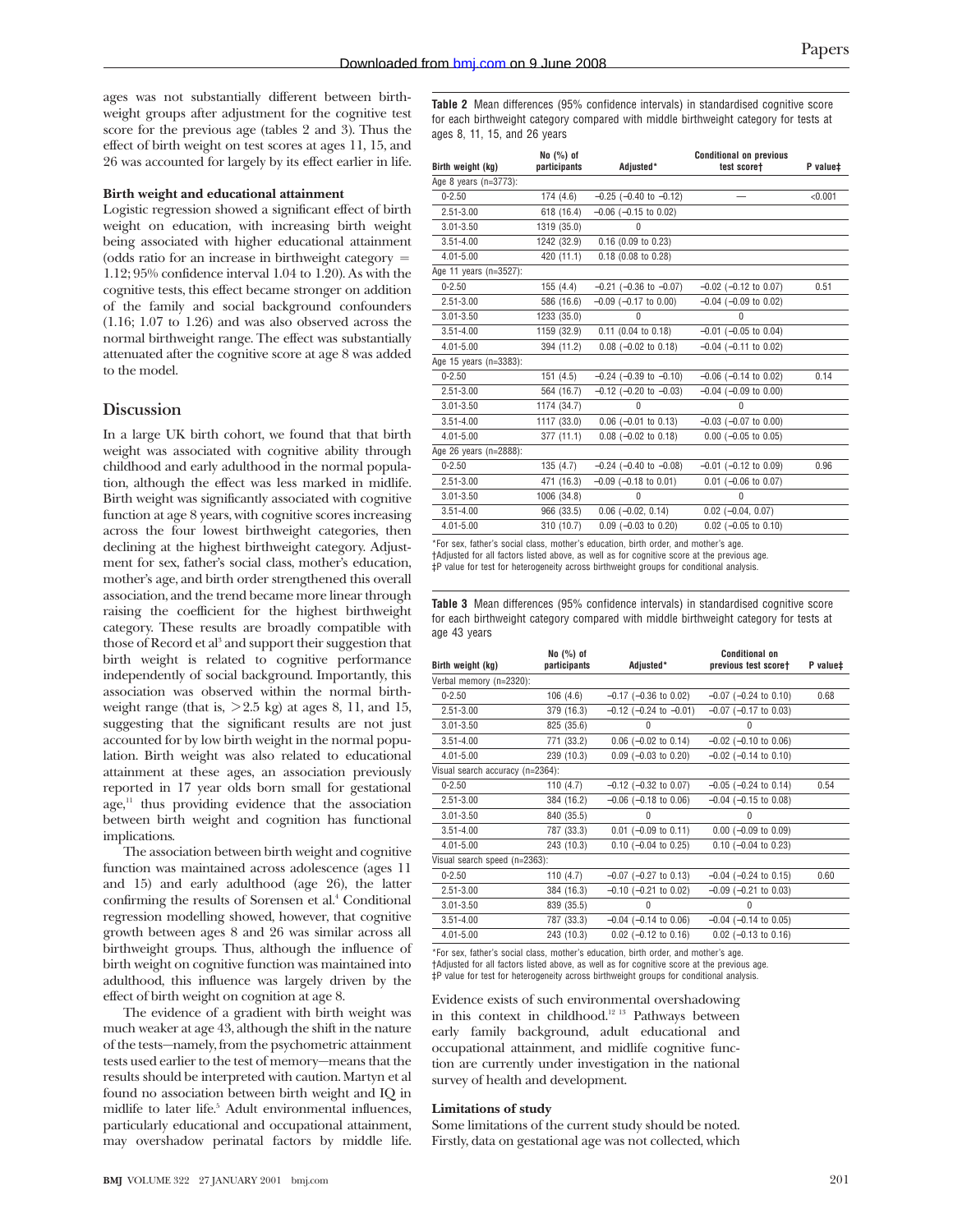limits the interpretation of birth weight as an index of fetal growth in this cohort. We are currently investigating postnatal growth $14$  as an explanatory factor in the current findings. Secondly, cohort members with missing information on birth weight and confounders had lower cognitive scores at ages eight, 11, 15, and 26 than those with complete information. However, the unadjusted associations between birth weight and cognitive score in analyses of cohort members with data for birth weight and cognitive function but not for confounders were similar to those for whom information on confounders was complete. These findings suggest that the relation between birth weight and cognitive function was not sensitive to the sample selection. Thirdly, our analyses were adjusted for important features of the early family background, particularly those strongly associated with cognitive development, such as father's social class and parental education. These are crude measures, however, of sociodemographic background, encompassing a range of factors potentially important for birth weight, such as smoking, mother's height, physical work, psychosocial stress, and nutrition.<sup>15</sup> Thus we cannot rule out the possibility that residual effects of social background remained after statistical adjustment.

#### **Interpretation**

Caution is needed in the interpretation of repeated tests of birth weight with different outcomes, particularly when different numbers are included in each analysis. The problem of assessing cognitive change over time is compounded because there is no single cognitive test that can be used throughout life, as cognitive measures must change with cognitive development. Repeated measures models, unlike the conditional regression models used here, are dependent on the outcome scale used, and standardised scores may not be a realistic scaling in this respect as they assume no cognitive growth with age, and no increased variation in scores with age occurs.<sup>16</sup> Further investigation of these data using such models is in progress. We took a more simple approach here, considering the association between birth weight at the earliest time point then assessing the influence of birth weight on subsequent relative changes in cognitive function. Regression to the mean<sup>17 18</sup> occurs when fitting such models, as they assume that the score at the earliest age is fixed (that is, measured without error). However, for the measurement error to have a substantial impact on the association between birth weight and change in cognitive score presented here, the cognitive test scores would have to be notably unreliable.

If birth weight is associated with cognitive function in the general population, explanatory factors must be similarly distributed in the normal population. From this perspective, birth weight is strongly related to head circumference at birth<sup>1</sup>—which in turn is closely correlated with brain size<sup>19</sup> and so is associated with childhood cognitive function.<sup>20</sup> The most parsimonious explanation for the current results, therefore, is that the relations between these variables, established for comparisons between low and normal birthweight children, also hold across the normal range in the general population. At the neurochemical level, birth weight is associated with insulin-like growth factors, $21$ and interest has been growing in the role of glucose

#### **What is already known on this topic**

Low birth weight is associated with poor cognitive development

Few studies have examined this association across the full birthweight range in the normal population

#### **What this study adds**

Birth weight is significantly associated with cognitive ability at age 8 years, through adolescence, and into early adulthood, independent of social background

The associations between birth weight and cognitive function at ages 8, 11, and 15 are evident across the normal birthweight range ( $>2.5$  kg) and so are not accounted for exclusively by low birth weight

Birth weight is also associated with educational attainment, suggesting that the association between birth weight and cognition may have functional implications

metabolism, insulin, and insulin-like growth factors in the development of the central nervous system and cognitive function.22 23 How these processes are distributed in the population is not known. However, three key risk factors for low birth weight—nutrition, smoking, and alcohol misuse $15$ —all influence brain glucose concentrations or the function of insulin-like growth factors,<sup>1 24 25</sup> although the pathways are likely to be complex. A reduction in birth weight after maternal starvation in the Dutch famine cohort of the 1940s, for example, was not associated with subsequent cognitive performance.<sup>26</sup>

Contributors: MR initiated and coordinated the formulation of the core study ideas, and RH, DK, and MEJW helped to develop these ideas. RH designed and performed the statistical analysis. The paper was written jointly by all authors. MR will act as guarantor for this paper.

Funding: The Medical Research Council provided funding for the MRC national survey of health and development, and financial support for all authors of this article.

Competing interests: None declared.

- 1 Barker DJP. *Mothers, babies and health in later life.* Edinburgh: Churchill Livingstone, 1998.
- 2 Breslau N. Psychiatric sequelae of low birthweight. *Epidemiol Rev* 1995;17:96-106.
- 3 Record RG, McKeown T, Edwards JH. The relation of measured intelligence to birth weight and duration of gestation. *Ann Hum Genet* 1969;33:71-9.
- 4 Sorensen HT, Sabroe S, Olsen J, Rothman KJ, Gilman MW, Fischer P. Birth weight and cognitive function in young adult life: historical cohort study. *BMJ* 1997;315:401-3.
- 5 Martyn CN, Gale CR, Sayer AA, Fall C. Growth in utero and cognitive function in adult life: follow up study of people born between 1920 and 1943. *BMJ* 1996;312:1393-6.
- 6 Wadsworth MEJ. *The imprint of time: childhood, history and adult life*. Oxford: Clarendon Press, 1991.
- 7 Wadsworth MEJ, Mann SL, Rodgers B, Kuh DL, Hilder WS, Yusuf EJ. Loss and representativeness in a 43 year follow-up of a national birth cohort. *J Epidemiol Community Health* 1992;46:300-4.
- Pigeon DA. Tests used in the 1954 and 1957 surveys. In: Douglas JWB, ed. *The home and the school*. London: Macgibbon and Kee, 1964. (Appendix 1.)
- 9 Pigeon DA. Details of the fifteen years tests. In: Douglas JWB, Ross JM, Simpson HR, eds. *All our future*. London: Davies, 1968. (Appendix 1.)
- 10 Richards M, Kuh D, Hardy R, Wadsworth M. Lifetime cognitive function and timing of the natural menopause. *Neurology* 1999;52:308-14.